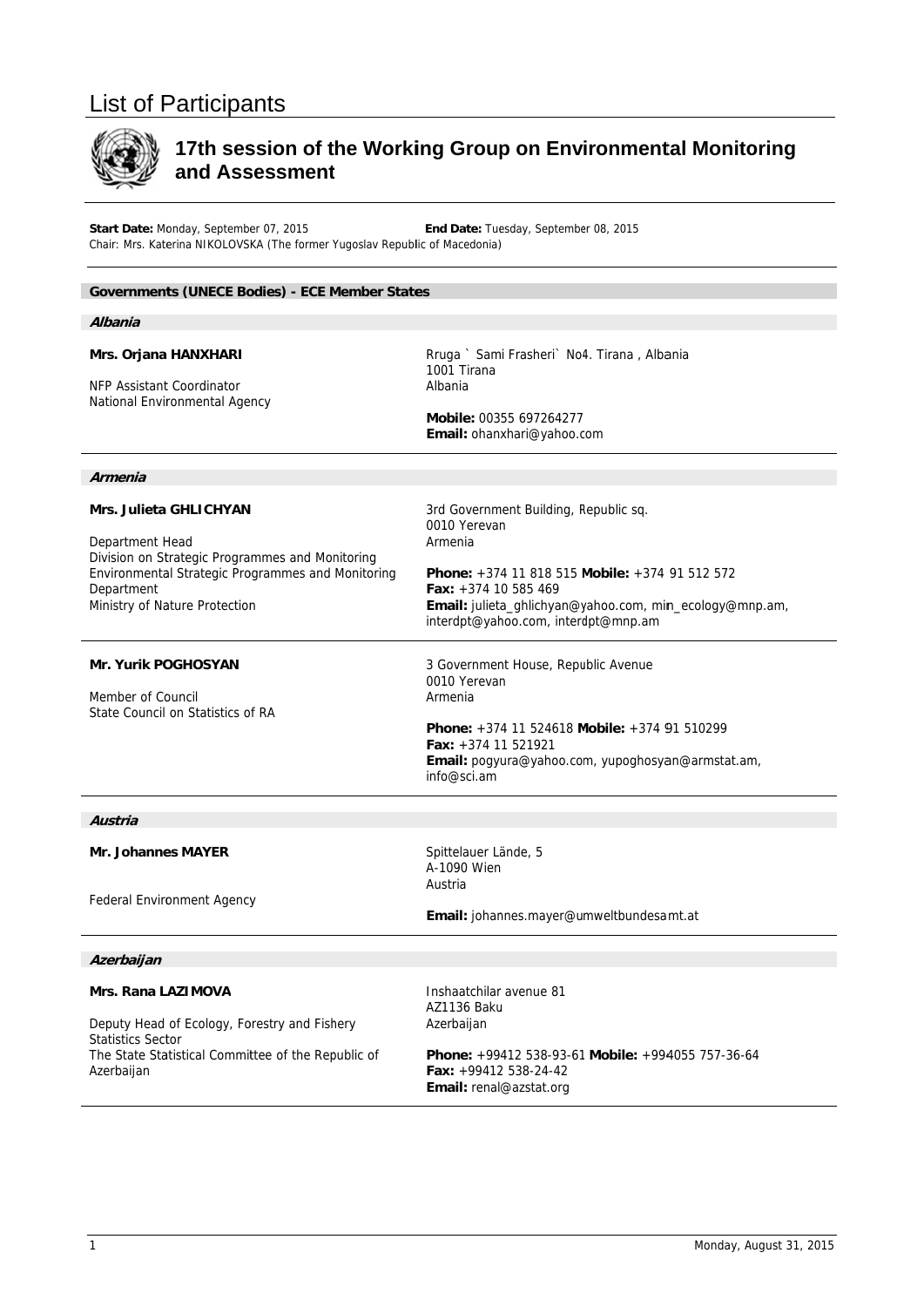# **Mrs. Aytan RZAYEVA**

Lead Adviser Ecology and Nature Protection Policy Division Ministry of Ecology and Natural Resources

B. Aghayev St. 100A AZ-1073 Baku **Azerbaijan** 

**Phone:** +994 125 387 073 **Mobile:** +994554554142 **Fax:** +994 124 925 907 **Email:** aytanrzayeva84@gmail.com, a.rzayeva@eco.gov.az

## **Belarus**

#### **Ms. Darya KUDELEVICH**

Third Secretary Permanenet Mission of the Republic of Belarus

## **Ms. Galina SHILO**

Consultant of Environment Statistics Unit National Statistical Committee of the Republic of Belarus

## Belarus

**Email:** daryakudekevuch@yandex.ru

12, Partizansky av. 220070 Minsk Belarus

**Phone:** +375 17 367 8081 **Fax:** +375 17 367 2204 **Email:** intcoop@mail.ru, shilogalinavl@gmail.com

## **Ms. Natallia ZHARKINA**

Head of Department Department of Analytical Work, State Policy and Regulation in the Field of Environmental Protection Ministry of Natural Resources and Environmental Protection

Kollektornaya str. 10 220048 Minsk Belarus

**Mobile:** +375296966401 **Email:** garkina\_nat@mail.ru, icd@tut.by

#### **Bosnia and Herzegovina**

#### **Ms. Sevala KORAJCEVIC**

Head of Department Agency for Statistics of Bosnia and Herzegovina Zelenih beretki 26 71000 Sarajevo Bosnia and Herzegovina

**Phone:** +387 33 911 949 **Fax:** +387 33 220 622 **Email:** sevala.korajcevic@bhas.ba

#### **Finland**

## **Mr. Ari MÄKELÄ**

Technical Adviser, M.Sc. Finnish Environment Institute Mechelininkatu 34a FI-00250 Helsinki Finland

6 Gulua str.

**Phone:** +358 295 251 000 **Mobile:** +358 295 251 444 **Fax:** +358 9 5490 2590 **Email:** Ari.Makela@ymparisto.fi

## **Georgia**

## **Mrs. Maia JAVAKHISHVILI**

Chief Specialist Environmental Policy and International Relations Department Ministry of Environment and Natural Resources Protection of Georgia

0114 Tbilisi Georgia **Phone:** +995 32 2727243 **Mobile:** +995 595 119751 **Fax:** +995 32 2727223 **Email:** mjavakhishvili@gmail.com, m.javakhishvili@moe.gov.ge,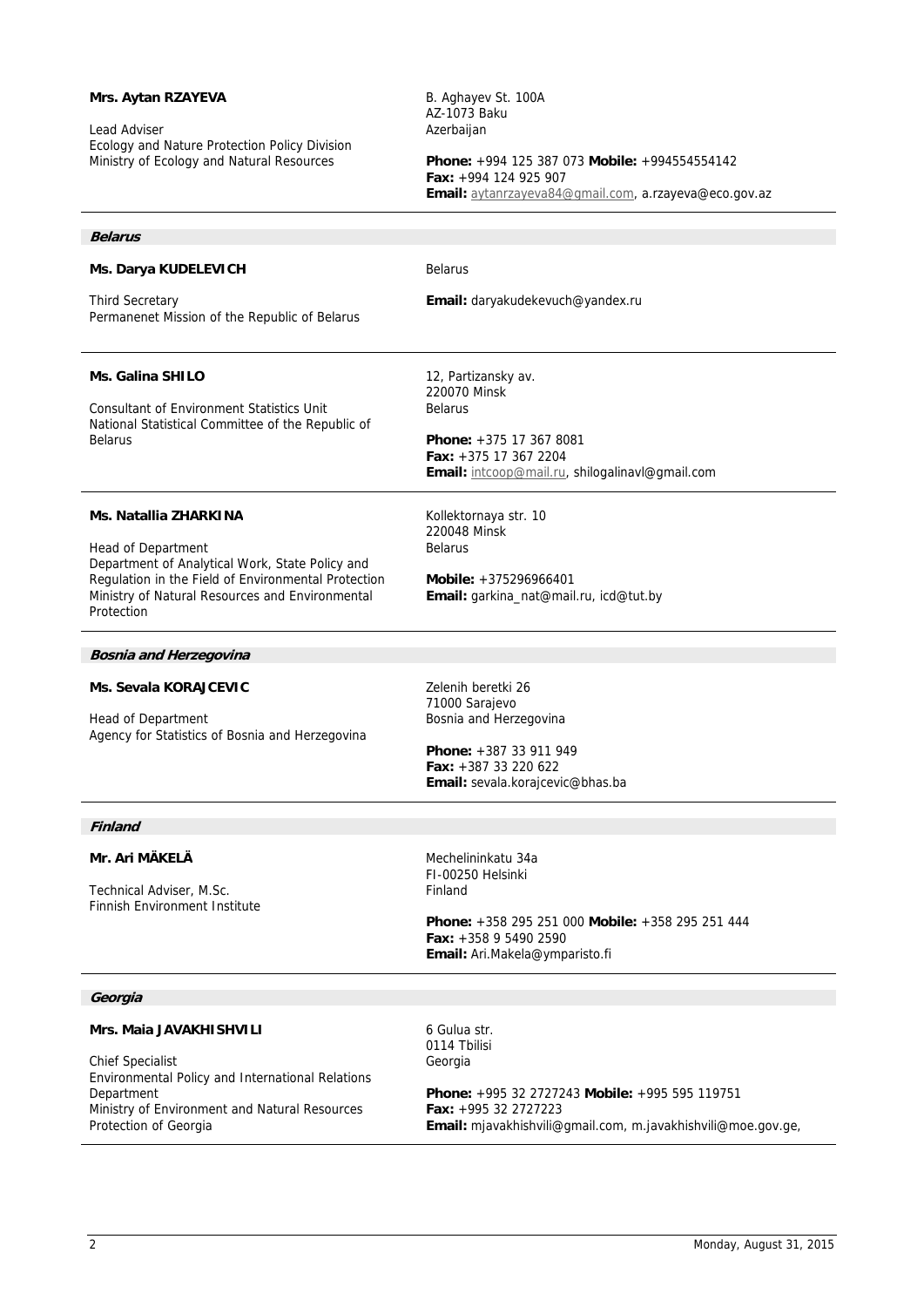#### **Mr. Vasil TSAKADZE**  Head of Division Agricultural and Environmental Statistics Division National Statistics Office of Georgia Tsotne Dadiani Ave., 30 0180 Tbilisi Georgia **Phone:** +99532 236 7210 (500) **Mobile:** +995 599 482899 **Fax:** +99532 236 7210 (500) **Email:** vtsakadze@geostat.ge **Website:** www.geostat.ge **Italy Mr. Pierluigi MANZIONE**  Senior Expert on international environment Ministry of Environment, Land and Sea Via Cristoforo Colombo, 44 00147 Rome Italy **Phone:** +39 06 5722 8236 **Fax:** +39 06 5722 8225 **Email:** manzione.pierluigi@minambiente.it **Kazakhstan Mrs. Danara ALIMBAYEVA** Director of the ecological of monitoring departament Kazhydromet Agibay batura 3 /20 011000 Astana Kazakhstan **Phone:** +77018075031 **Email:** Danara77@list.ru **Kyrgyzstan Ms. Baktygul YSABEKOVA** Leading specialist of the Division of environmental statistics National Statistical Committee of the Kyrgyz Republic Termechikova srt 2A/34 720023 Bishkek Kyrgyzstan **Phone:** 996312625607 **Mobile:** 996550335035 **Email:** ysabekova@gmail.com **Republic of Moldova Ms. Veronica LOPOTENCO**  Senior Consultant Ministry of Environment 9, Cosmonautilor str. MD 2005 Chisinau Republic of Moldova **Phone:** +373 22 204521 **Mobile:** +373 69118614 **Fax:** +373 22 226858 **Email:** lopotenco.veronica@gmail.com **Ms. Elena ORLOVA** Head of Division Agriculture and Environment Statistics Division National Bureau of Statistics 106, Grenoble Str. MD-2019 Chisinau Republic of Moldova **Phone:** +373 22 403022 **Fax:** +373 22 22 6146 **Email:** elena.orlov@statistica.md, igor.mocanu@statistica.md **Russian Federation Mr. Yuri TSATUROV (HoD)**  Special Assistant to the Head of Russian Federal Service for Hydrometeorology and Environmental Monitoring Russian Federal Service for Hydrometeorology and Environmental Monitoring Novovagan' kovsky Street 12, 125993 Moscow Russian Federation **Phone:** +7 499 252 07 28 **Mobile:** 79165202941 **Fax:** + 7 499 795 20 79 **Email:** tsaturov@mecom.ru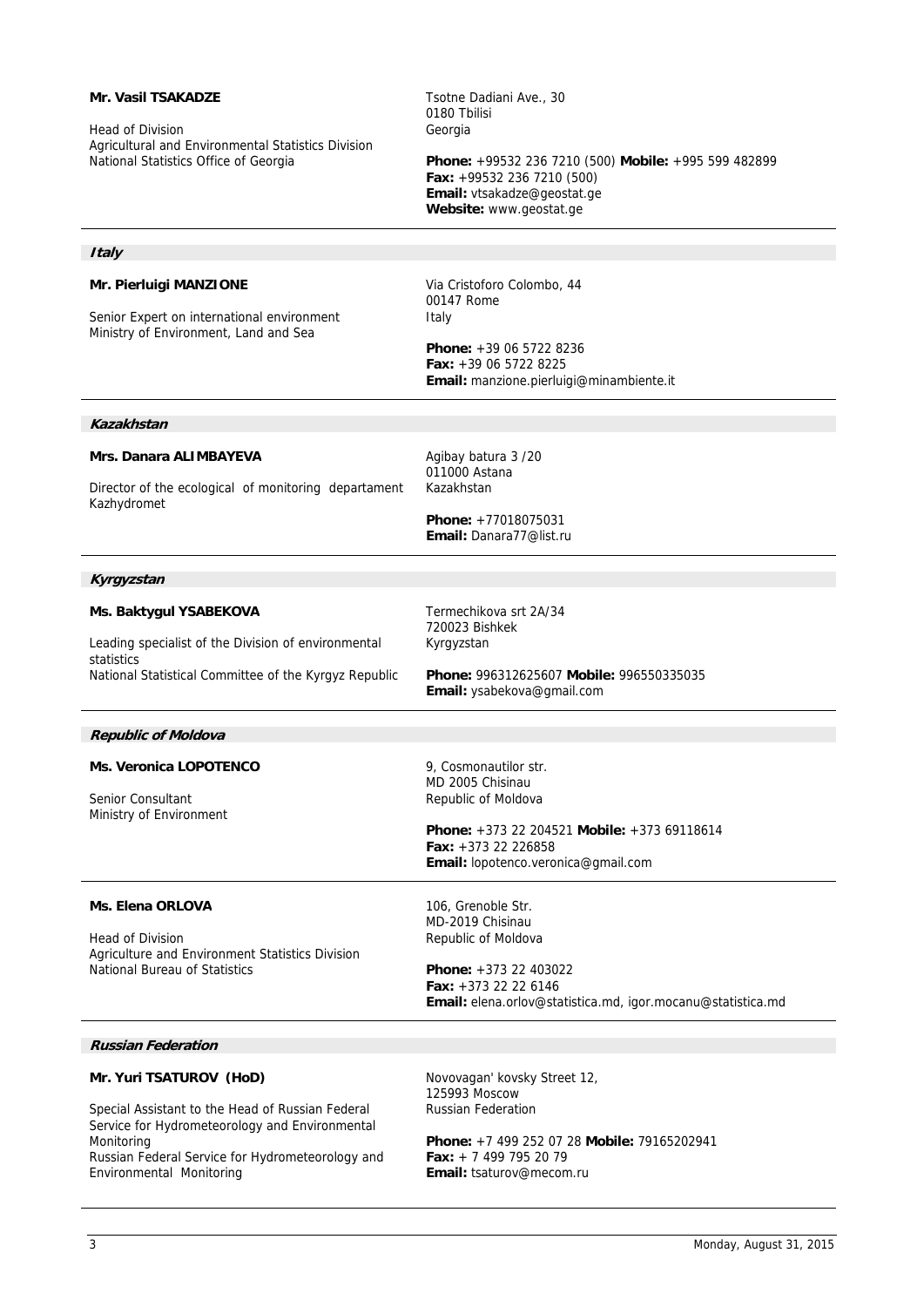## **Ms. Marina KLEVAKINA**

Director of Division Department of Agricultural and Environmental **Statistics** Federal State Statistics Service

#### **Switzerland**

## **Mr. Nicolas PERRITAZ**

Senior Adviser International Affairs Division Federal Office for the Environment FOEN 39, Myasnitskaya st. 107450 Moscow Russian Federation

**Phone:** +7 495 607 40 90 **Fax:** +7 495 632 91 60 **Email:** klevakina@gks.ru

Federal Office for the Environment FOEN CH – 3003 Berne Switzerland

**Phone:** +41 (0)58 465 81 40 **Fax:** +41 (0)58 463 03 49 **Email:** nicolas.perritaz@bafu.admin.ch

#### **Tajikistan**

#### **Mr. Rakhmatullo KHAYRULLOEV**

Head of Emvironmental monitoring department Department on Ecological Monitoring and Policy Committee for Environmental Protection under the Government of Tajikistan

#### **Mr. Ulfat ODILOV**

Head of Main Computer Center of Agency on **Statistics** Agency on Statistics under the President of the Republic of Tajikistan

5/1 Shamsi str., 99237 Dushanbe Tajikistan

**Phone:** (99237) 2 35 47 31 **Mobile:** 935165445 **Fax:** (99237) 2 36 13 53 **Email:** muzafar1961@rambler.ru, rms@hifzitabiat.tj **Website:** www.hifzitabiat.tj

Bokhtar 17 734025 Dushanbe **Tajikistan** 

**Phone:** 9923722213752 **Mobile:** 901112090 **Fax:** 992372214375 **Email:** tatiana\_gukasova@mail.ru

#### **The former Yugoslav Republic of Macedonia**

#### **Mrs. Katerina NIKOLOVSKA**

Head of Department for Analysis and Reporting Ministry of Environment and Physical Planning

bul. Goce Delcev 18 1000 Skopje The former Yugoslav Republic of Macedonia

**Email:** katerinanikolovska@gmail.com, K.Nikolovska@moepp.gov.mk

## **Ukraine**

#### **Mr. Oleh PROKOPENKO (HoD)**

Director Department on Agricultural and Environmental **Statistics** State Statistics Service

Shota Rustaveli Str., 3 01601 Kyiv Ukraine

**Phone:** (380 44) 289 72 80 **Mobile:** +380501004629 **Fax:** (380 44) 235 37 39 **Email:** o.prokopenko@ukrstat.gov.ua **Website:** www.ukrstat.gov.ua

## **Uzbekistan**

## **Mr. Dilshod SHERMATOV**

Head of Department State Committee of the Republic of Uzbekistan on **Statistics** 

Prospect Mustakillik, 63 100192 Tashkent Uzbekistan

**Phone:** +998 71 230 8051 **Email:** gks@stat.uz, d.shermatov@stat.uz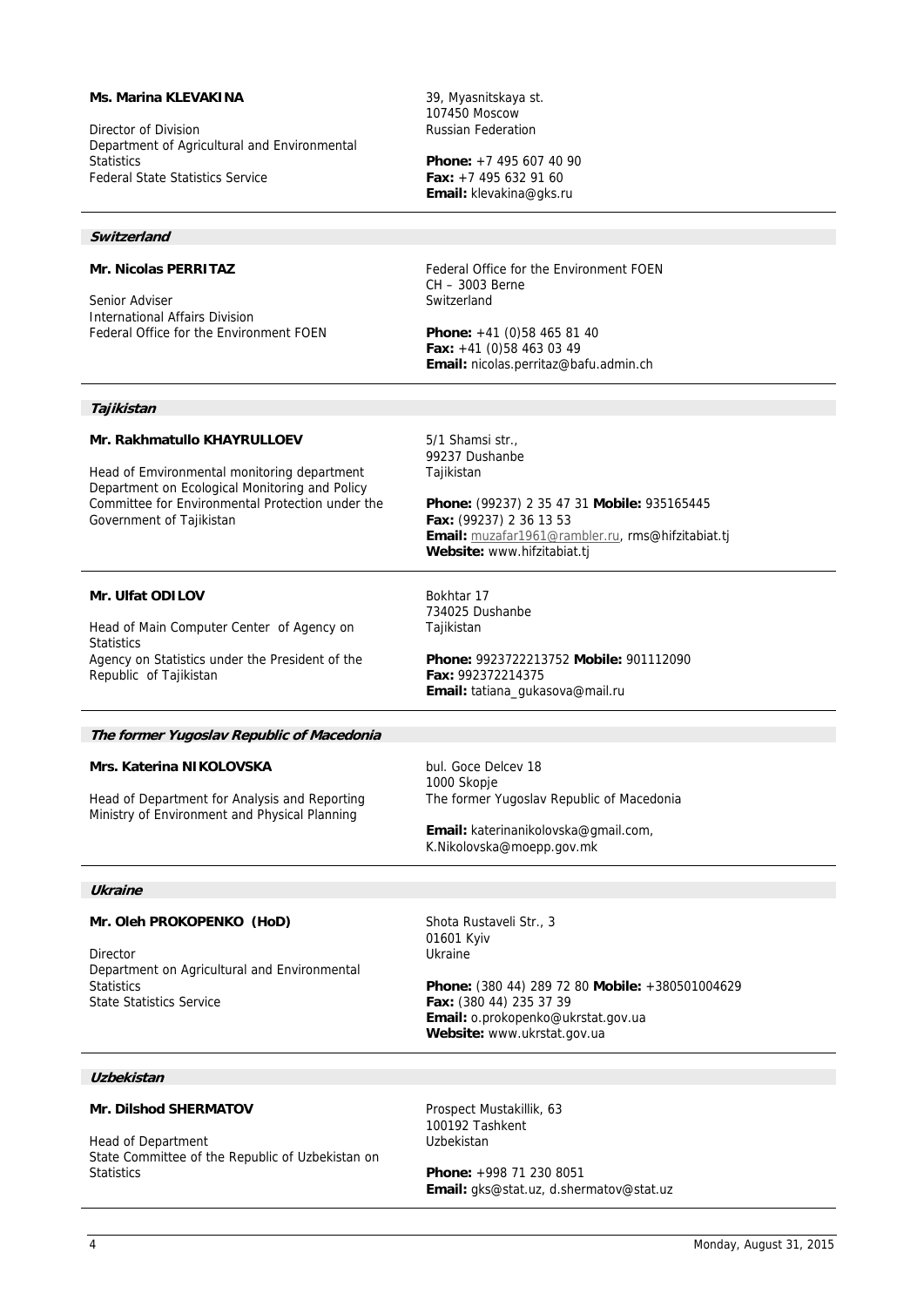## **Mr. Nodirjon YUNUSOV**

Head

International Relations and Programmes Department, State Committee for Nature Protection of the Republic of Uzbekistan

5, Mustakillik square 100159 Tashkent Uzbekistan

**Phone:** + (99871) 239 41 95 **Fax:** +(99871) 239 15 88 **Email:** n.yunusov@uznature.uz, international@uznature.uz

## **European Union**

## **European Environment Agency**

## **Mrs. Adriana GHEORGHE**

Project Manager, Cooperation EU neighbours and Central Asia European Environment Agency

Kongens Nytorv 6 1050 Copenhagen Denmark

**Phone:** +45 33367205 **Fax:** +45 33367197 **Email:** adriana.gheorghe@eea.europa.eu

#### **United Nations Funds and Programmes**

**United Nations Environment Programme**

## **Mr. Tomas MARQUES**

Programme Officer, Science-Policy Interface Regional Office for Europe (ROE) United Nations Environment Programme

International Environment House, IEH-I A-103 11, chemin des Anémones, 1219 , Switzerland 1219 Châtelaine Switzerland

**Phone:** +41 22.917.82.51 **Email:** tomas.marques@unep.org

#### **Ms. Ekaterina LEONOVA**

Intern United Nations Environment Programme (UNEP) Rue des Mouettes 7 1227 Geneva Switzerland

#### **Email:** ekaterinaleonova06@gmail.com

#### **UNMIK**

## **Mrs. Mimoza HYSENI SPAHIU**

Str. Luan Haradinaj, Media building, XV Floor 10 000 Prishtina

Official of waste monitoring and Kosovo NFP at EEA Kosovo Environmental Protection Agency

**Email:** mihyseni@gmail.com

#### **Intergovernmental Organizations**

**Regional Environmental Center for Central Asia**

## **Mr. Simon CHARRE**

Program manager Regional Environmental Center for Central Asia 3 Tolstoi Street 720 005 Bishkek Kyrgyzstan

**Mobile:** +996 555 33 14 88 **Email:** scharre@carececo.org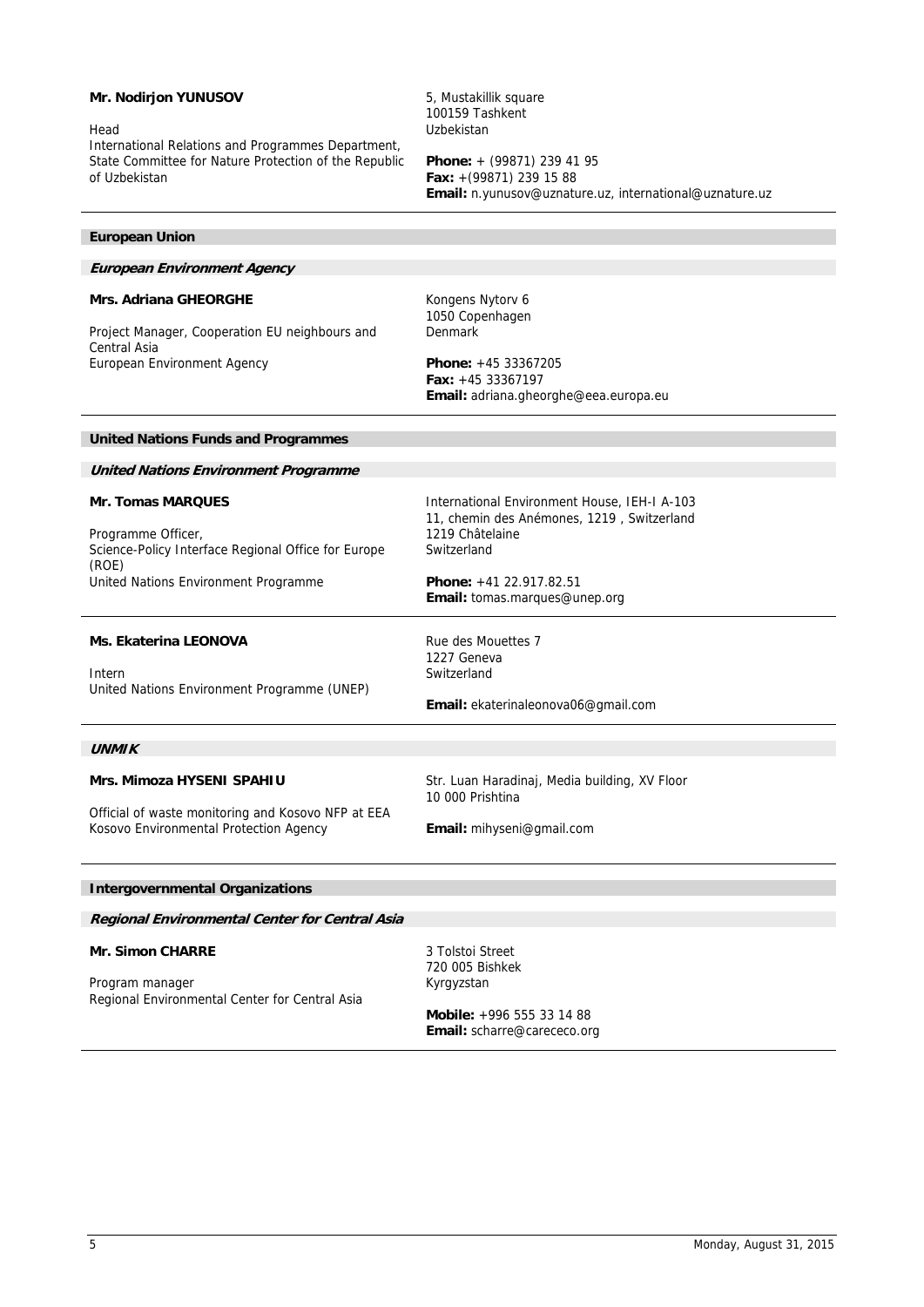# **Invited Representatives**

# **Independent experts**

**Robin RIEPRICH** 

Expert

Turmweg 7 20148 Hamburg **Germany** 

**Phone:** 04063671016 **Mobile:** 04063671016 **Email:** R.Rieprich@gmail.com